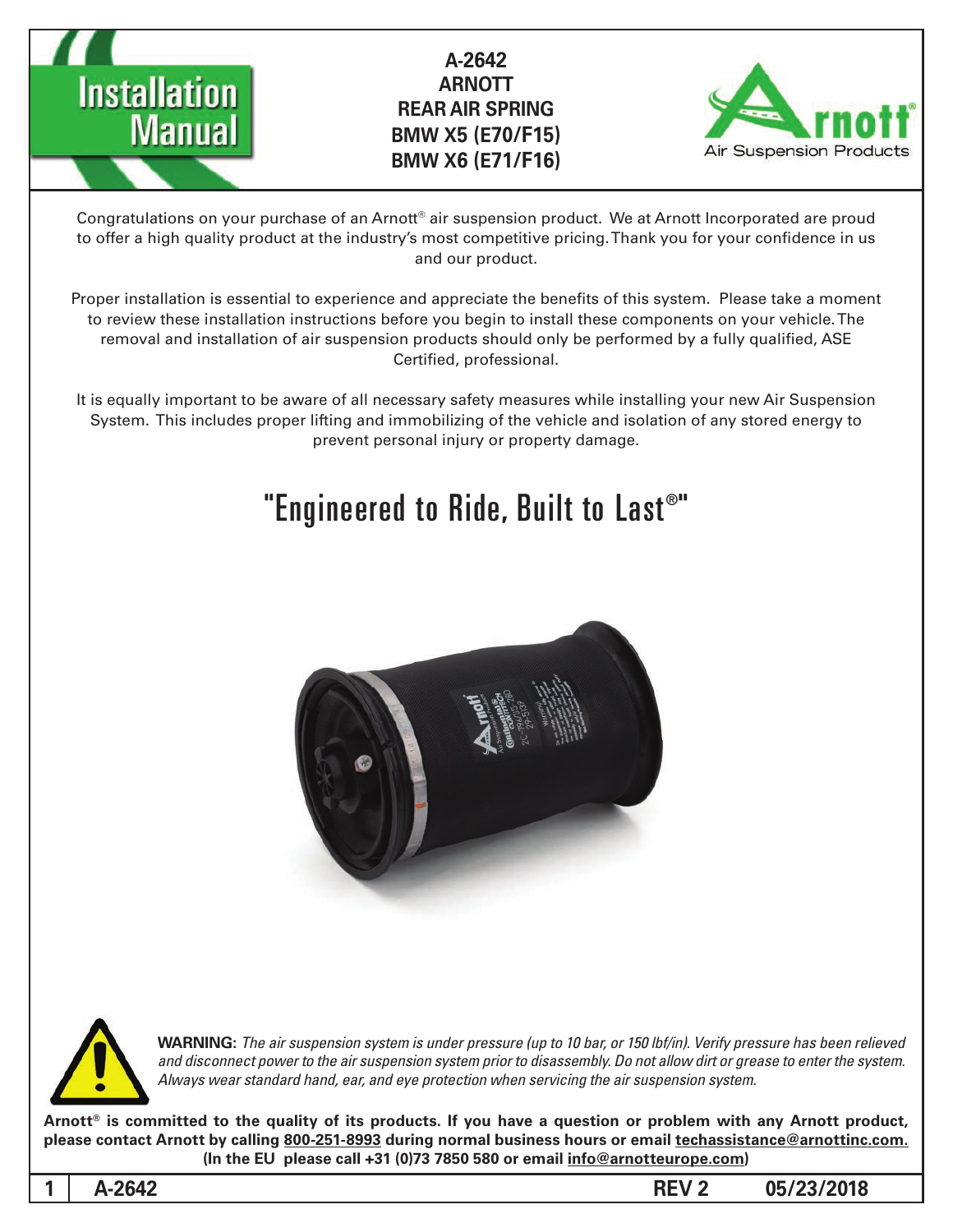



### **GENERAL INFORMATION:**

Reading this manual signifies your agreement to the terms of the general release, waiver of liability, and hold harmless agreement, the full text of which is available at www.arnottinc.com.

- Not to be stored below  $5^{\circ}$ F (-15 $^{\circ}$ C) or above 122 $^{\circ}$ F (50 $^{\circ}$ C).
- Avoid damage to air lines and cables.
- Removal and installation is only to be performed by fully qualified personnel.
- Use car manufacturer's diagnostic software.

**CAUTION:** Damage to the vehicle and air suspension system can be incurred if work is carried out in a manner other than specified *in the instructions or in a different sequence.* 



 *to how on manual s'owner your consult components electric with working while circuits short of possibility the avoid To* disconnect your battery.



*Consult your vehicle owner's manual, service manual, or car dealer for the correct jacking points on your vehicle and for* additional care, safety and maintenance instructions. Under no circumstances should any work be completed underneath the vehicle if it is not adequately supported, as serious injuries and death can occur.

#### **AIR SPRING REMOVAL**

- 1. SET STEERING TO STRAIGHT AHEAD.
- 2. RAISE VEHICLE.
- 3. REMOVE REAR WHEEL. (FIGURE A)



**FIGURE A**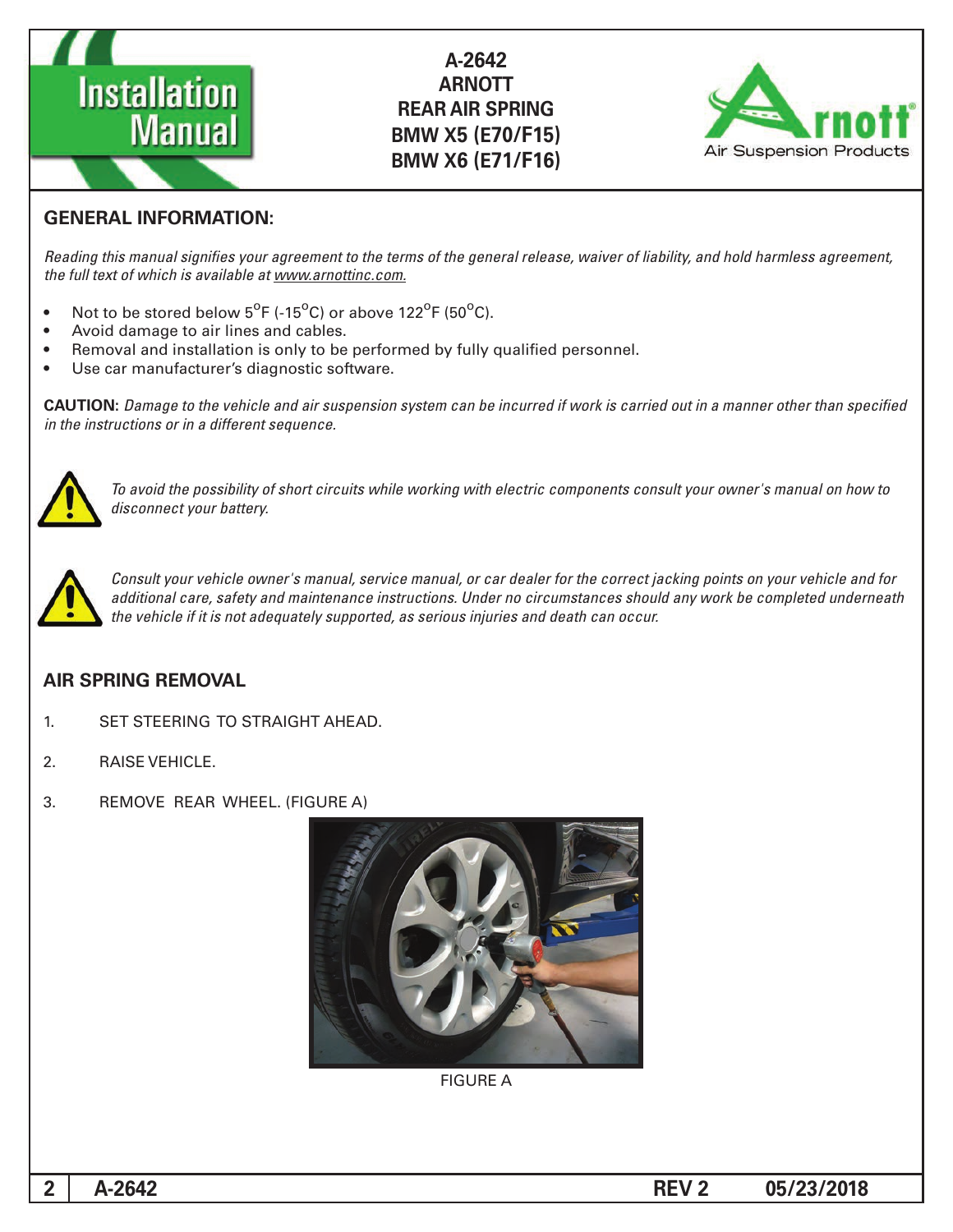

4. REMOVE THE FASTENERS AND PANELING UNDER THE RIGHT SIDE OF THE VEHICLE TO EXPOSE THE VEHICLE'S AIR SUSPENSION VALVE BLOCK. (FIGURE B)



**Installation** 

**Manual** 





**FIGURE B** 

5. LOCATE THE VALVE BLOCK AND SLOWLY REMOVE THE AIR LINE TO DEFLATE THE AIR SPRING. WHEN LOOKING ATTHE VALVE BLOCK, THE AIR HOSE ON THE RIGHT WILL DEFLATE THE RIGHT AIR SPRING AND THE AIR HOSE ON THE LEFT WILL DEFLATE THE LEFT AIR SPRING. (FIGURE C)



**FIGURE C**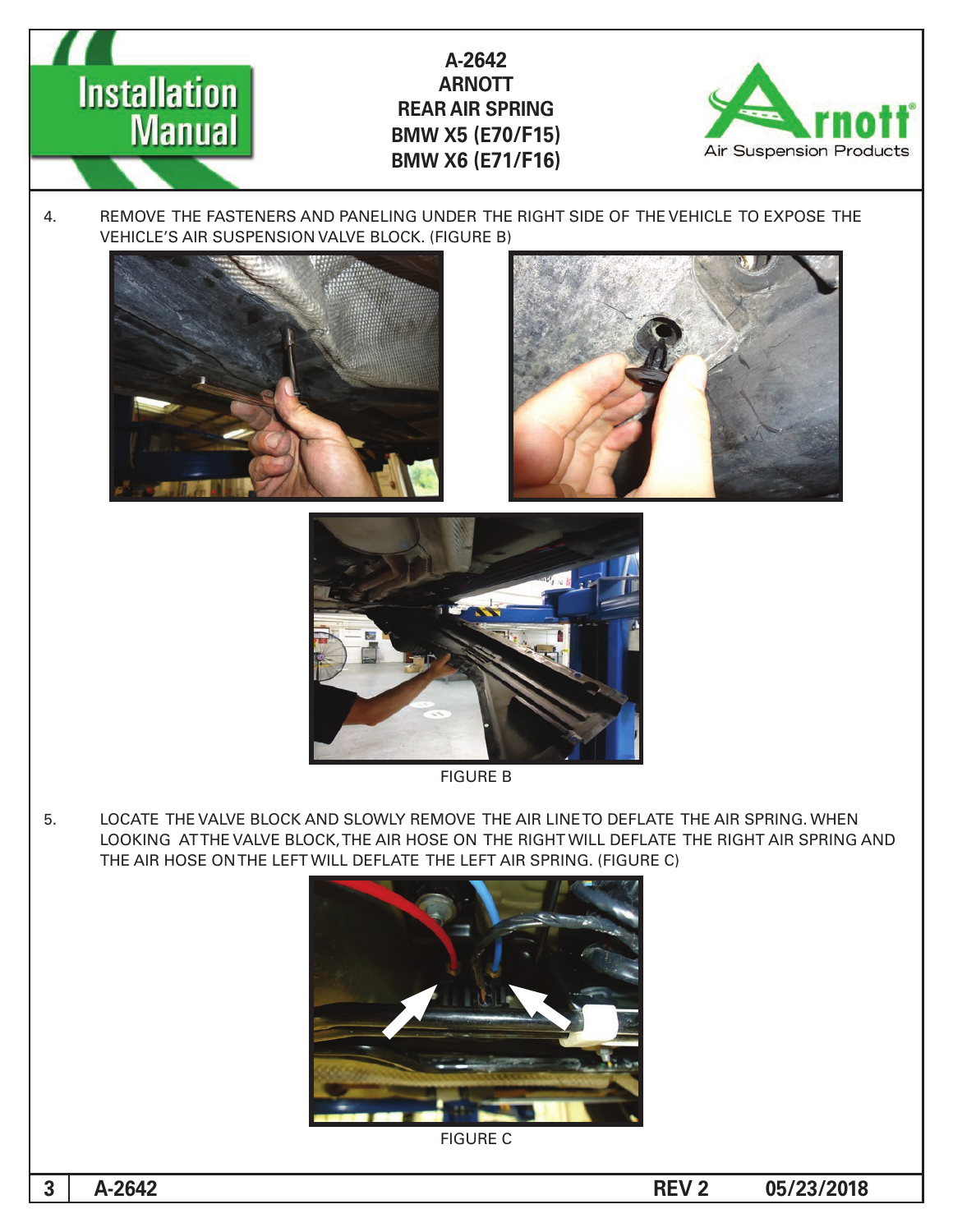

6. REMOVE THE BOTTOM PISTON FROM THE LOWER AIR SPRING SEAT BY PRESSING IN THE TWO LOCKING TABS AND PUSHING UPWARD ON THE BOTTOM PISTON. (FIGURE D)



**Installation** 

**Manual** 



**FIGURE D** 

7. AND REMOVE THE TOP OF THE AIR SPRING BY TURNING COUNTERCLOCKWISE APPROXIMATELY 90 DEG. AND PULL THE AIR SPRING OUT. (FIGURE E)





**FIGURE E** 

8. BEMOVE THE AIR LINE FROM THE AIR SPRING. REMOVE THE AIR LINE FITTING FROM THE AIR HOSE AND DISCARD. (FIGURE F)





**FIGURE F**